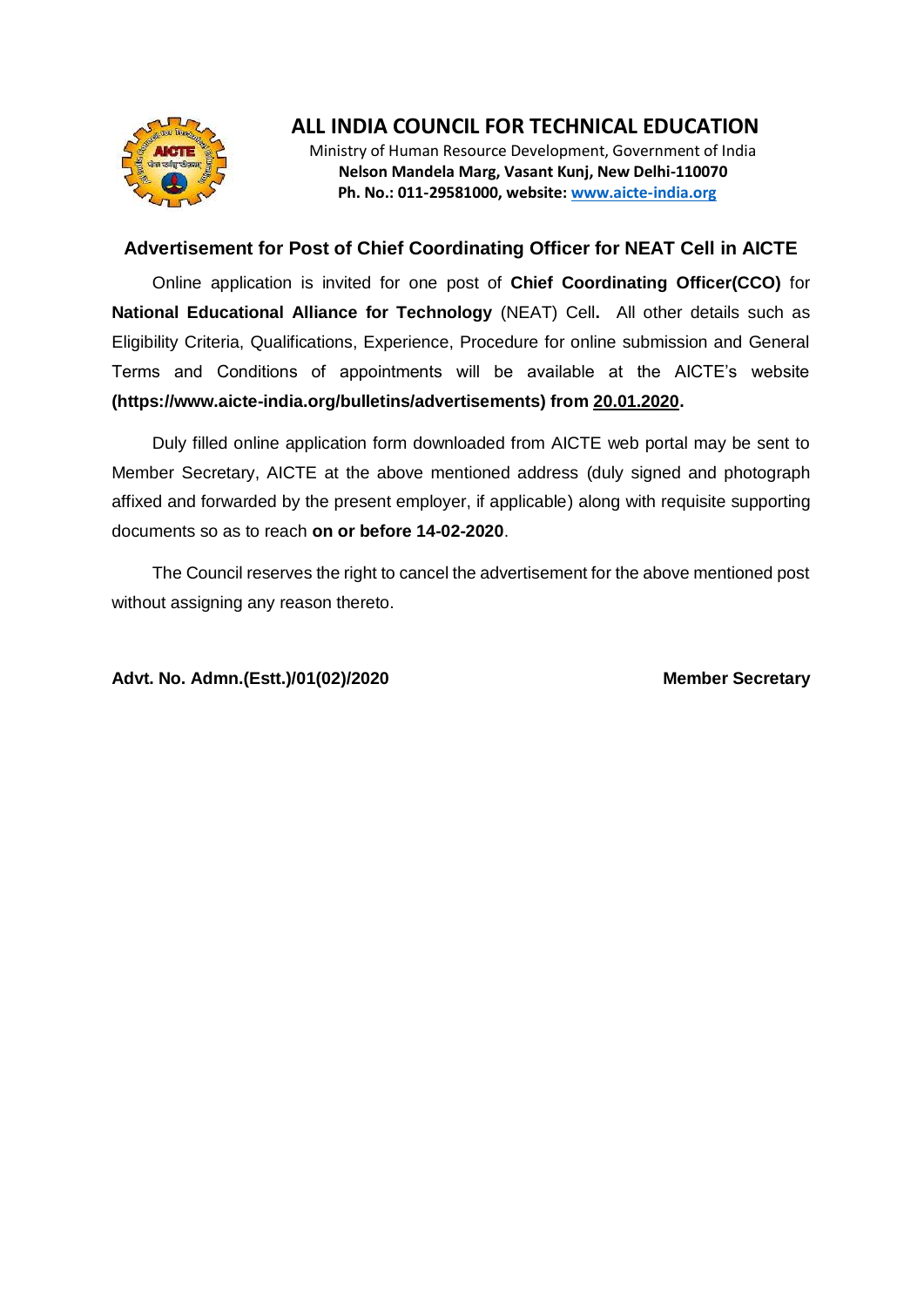

**ALL INDIA COUNCIL FOR TECHNICAL EDUCATION**

Ministry of Human Resource Development, Government of India **Nelson Mandela Marg, Vasant Kunj, New Delhi-110070 Ph. No.: 011-29581000, website: [www.aicte-india.org](http://www.aicte-india.org/)**

### **Advt. No. Admn.(Estt.)/01(02)/2020**

### **Subject: Advertisement for Post of Chief Coordinating Officer for NEAT Cell in AICTE**

National Educational Alliance for Technology (NEAT) Cell in AICTE has been conceptualized as a platform for bringing Education Technology companies and learners together for finding solutions that seek to enhance learning capabilities of students and develop employable skills. NEAT Portal is being developed to provide a platform for the students and companies to view, select and pursue courses/products/solutions as per their requirement. The portal is envisioned to include Artificial Intelligence(AI) features to help understand the learners better. The solution would generate reports for learners and show course/solution management dashboard for each solution. The Expert Evaluation Committee had shortlisted 17 EdTech Companies and 31 Products which will be housed on the NEAT Portal. Subsequently, new companies and products shall be incorporated on the portal as per requirements.

The National Educational Alliance for Technology Cell shall have a **Chief Coordinating Officer**(CCO) position to be filled **for a period of TWO (02) YEARS** from among professionals in the field of Data Analytics, Artificial Intelligence, Project Management and Smart Governance. The CCO shall be a leader of the NEAT project. The incumbent for the position is required to have rich experience in education policy, project management, strategy implementation, artificial intelligence and smart governance. A candidate from industry with experience, commitment and energy for promoting adaptive learning using digital contents in the higher education institutions is required to effectively to run the project. **CCO(NEAT)** will work under the supervision of Member Secretary of AICTE.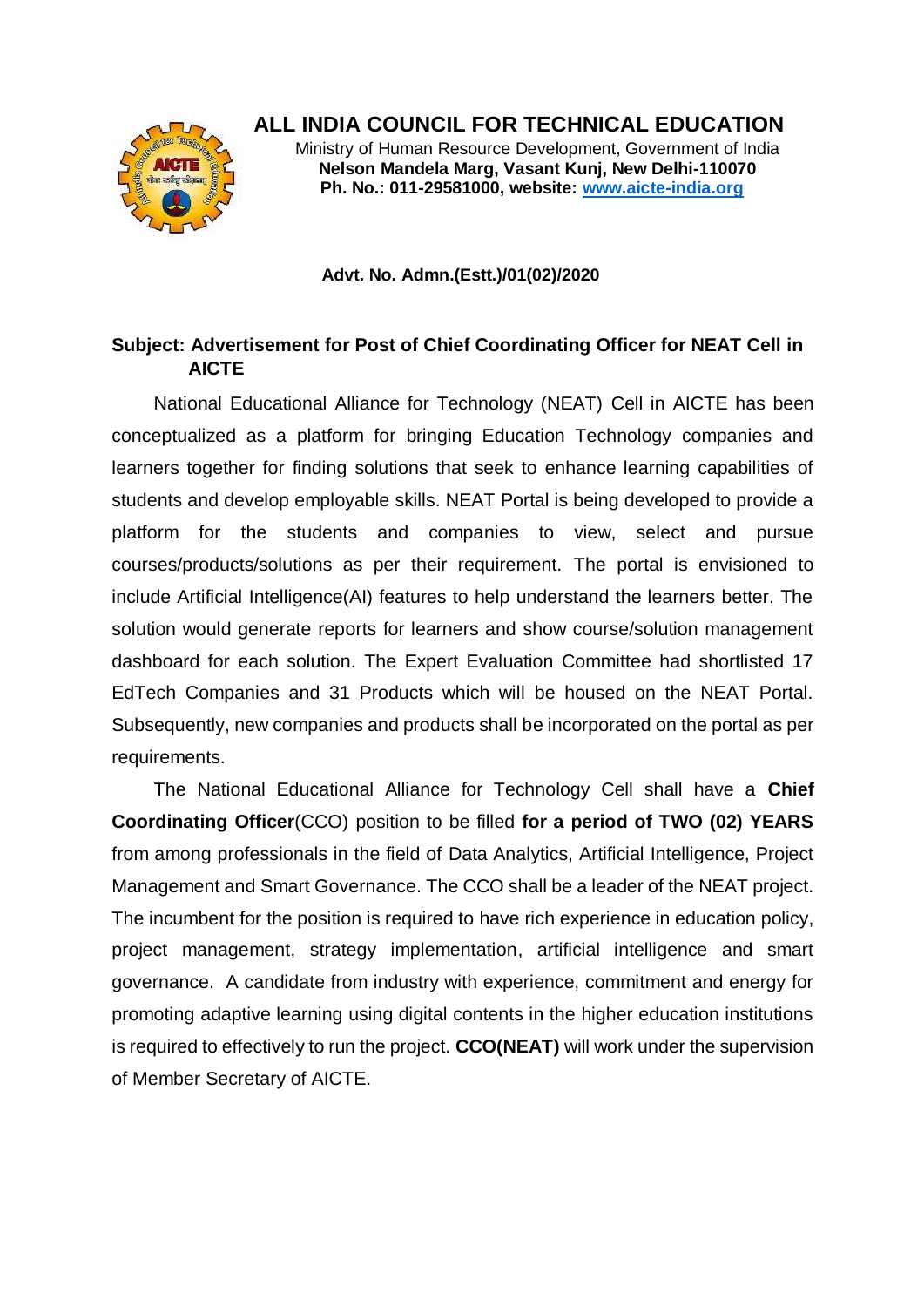**CCO(NEAT)** will possess the following educational qualifications and experience etc.: **Qualifications:**

(i) Degree in any of the subject of Engineering and Technology with Master's degree in Business Administration.

## **Experience, Pay and Allowances**

- (ii) Minimum Eight years of relevant experience in the field of data analytics, artificial intelligence, project management and smart governance in Central or State Govt. University or autonomous bodies or PSU's. He/she shall be paid a fixed pay of Rs.1,25,000/- per month, accommodation allowance of Rs.15,000/- per month and vehicle/travel allowance of Rs.10,000/- per month.
- (iii) The **CCO(NEAT)** could be a suitable candidate even from a Private Organization on 'Secondment' having minimum Eight years of relevant experience in the field of data analytics, artificial intelligence, project management and smart governance. CCO(NEAT) on 'Secondment' will be provided accommodation and vehicle.
- (iv) Upper age limit: 50 years
- (v) Tenure: 2 years (Fixed)

Last date of receipt of hard copy of application at AICTE Hqrs, New Delhi: **14.02.2020** Interested candidates may apply online in AICTE Web portal [www.aicte-india.org](http://www.aicte-india.org/) from 20.01.2020 onwards. A copy of duly filled and submitted application form downloaded from the AICTE web portal duly signed and affixed photograph should be sent to AICTE office at the following address by 14.02.2020:

### **Member Secretary, All India Council for Technical Education Nelson Mandela Marg, Vasant Kunj, New Delhi – 110070**

The Council reserves the right to cancel the advertisement for the above mentioned post without assigning any reason thereto.